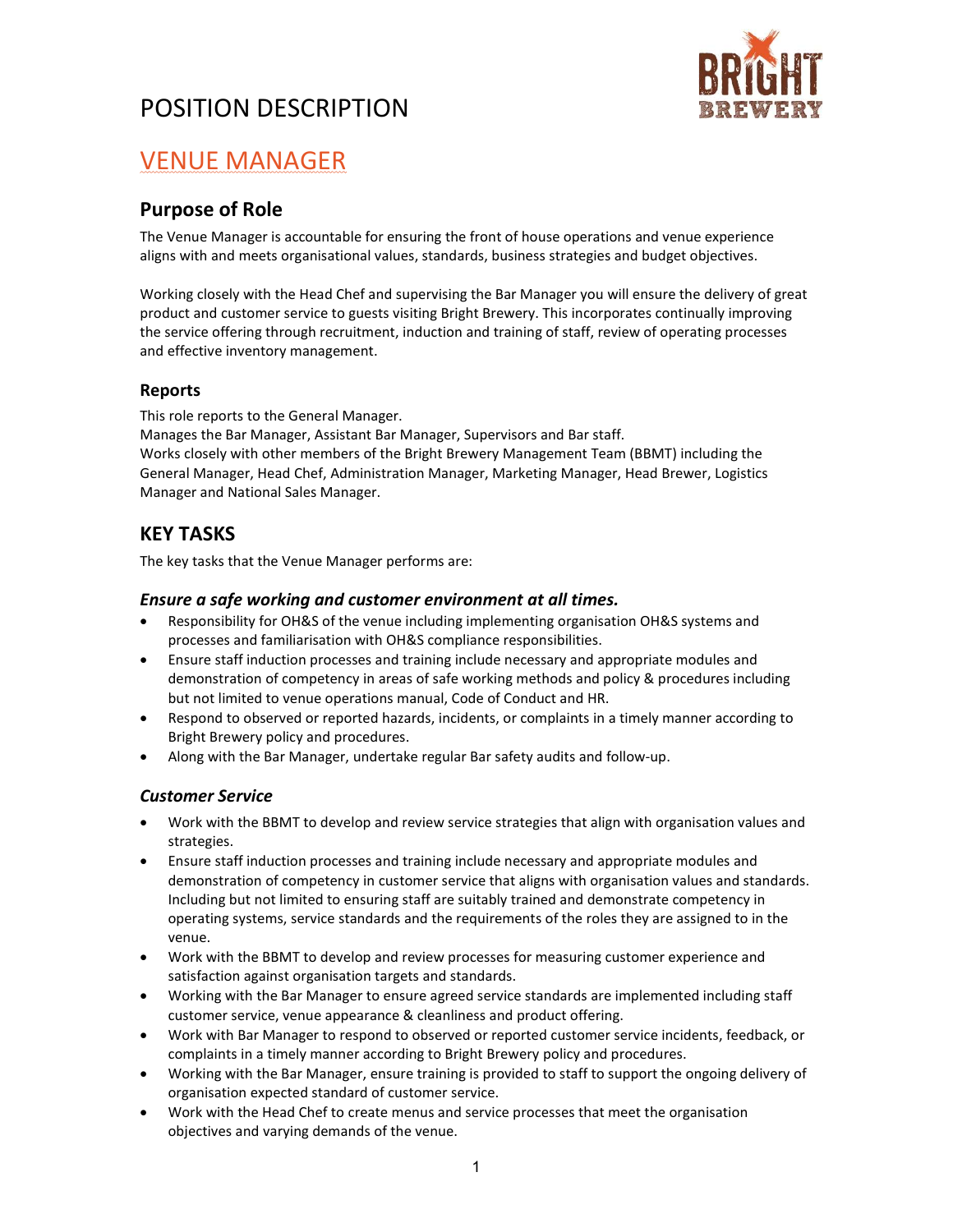

- Implement changes and improvements as required to the POS, rostering and booking systems to improve efficiency and standard of service in the venue.
- Work with the Bar Manager and marketing & events team as required to develop venue events calendar, event framework, operating processes, and the implementation of events at the venue (including events held on the Paddock).

### Manage the Bar Team

- Provide leadership and direction to the Bar Manager who has the responsibility for the day-to-day operational management of the front of house team.
- Ensure 121 discussions/reviews are carried out for all staff members.
- Manage the recruitment, induction, and training of new members of the Bar/front of house team.
- Manage rosters for Bar staff to achieve target wage cost levels and ensure timely approval of timesheets.
- Manage the performance of the Bar Manager and supervisors and develop a program of reviews and training to enable further development within their roles.
- Work with the Head Brewer to develop a process for the technical training of bar and wait staff.
- Ensure systems for cash and stock handling are continuously reviewed and correctly implemented by the Bar Manager and Supervisors
- Support the Bar Manager and Supervisors in their duties by:
	- Allocating and prioritising their tasks.
	- Supervising their breaks.
	- Encouraging them to work efficiently and with a strong service ethic.
	- Providing on the job training when required.

#### Develop and improve operational systems of the Bar

- Create, implement, and improve policies, systems and procedures.
- Ensure all communications between Bar and kitchen run smoothly.
- Develop a detailed understanding of the operating systems used in the venue including POS, rostering/time in attendance, comms to kitchen and organisational ERP system

### Manage the Bar budget and accounts functions

- Work with General Manager to develop a budget for the department.
- Be accountable for achieving sales and cost targets for the Bar as set in the budget.
- Manage all Bar stock purchasing and stock management.
- Perform regular stock takes as specified in our procedures.

#### This position involves:

- Flexibility with your working week.
- Punctuality with a well-presented appearance.
- Being the final escalation point for customer questions and complaints.
- Becoming familiar with Bright Brewery, its services and events and being able to advise guests accordingly.
- Attending management / staff meetings and all training sessions as required.
- When required, working as a front-line member of the team in the Bar/Venue.
- Other duties as directed. Note: We target all employees to work no more than 38.5hours per week on average across a year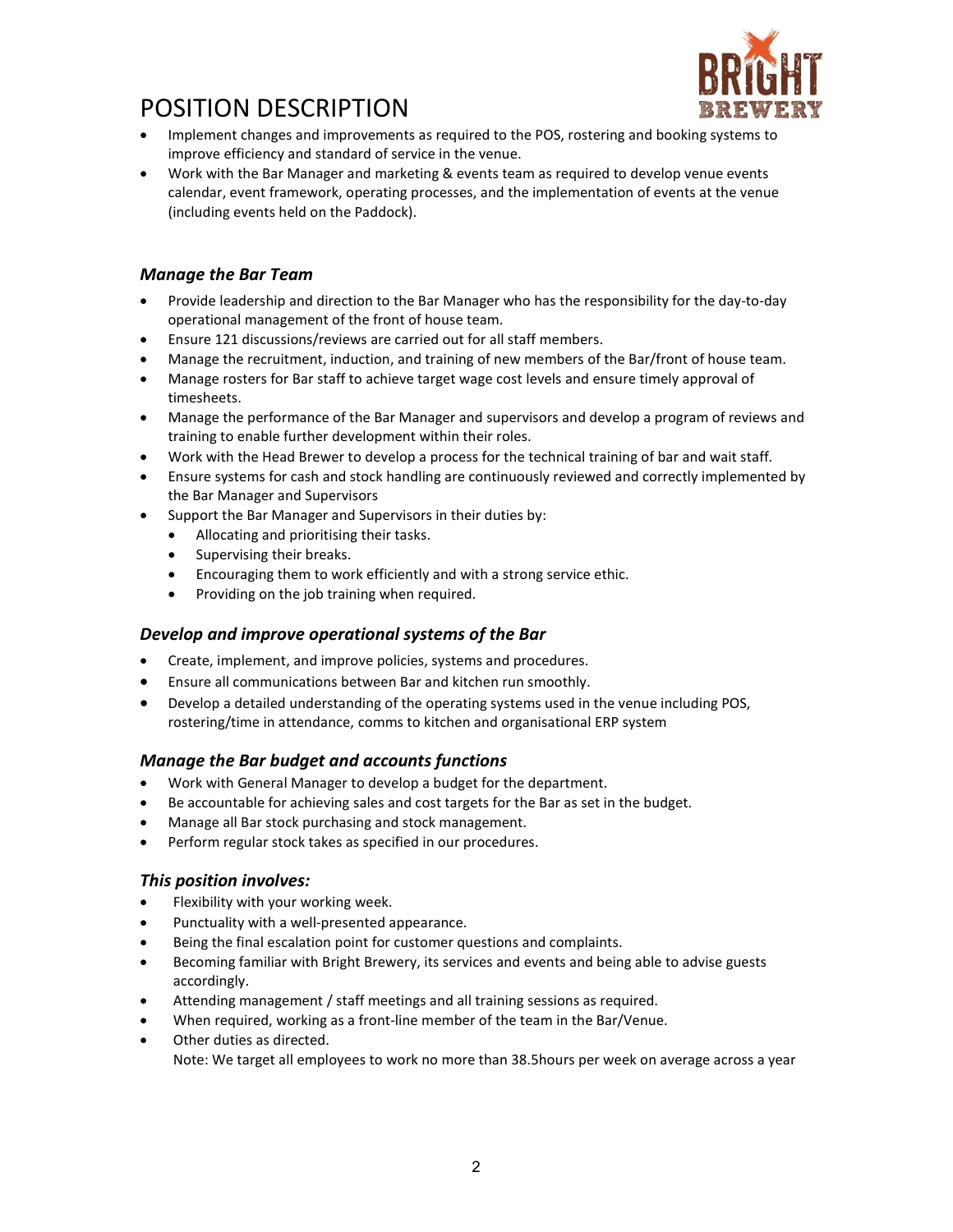



#### We are AUTHENTIC and genuine in all that we do.

- We do what we say we are going to do.
- We present our business and services truthfully.
- We use natural ingredients to create genuine products.
- Our relationships are honest and respectful.

#### Our business is SUSTAINABLE.

- We are passionate about the alpine environment that surrounds us and seek to minimise our impact on it.
- We are managing our business for the long-term, providing a viable future for our community, staff and customers.

#### We are ACTIVE!

- We embrace the outdoors and encourage active lives.
- We are active in the community.
- We continue to review and develop our products and services, so they evolve and grow with the market.
- We are actively managing the business for future success.

## Ensure the Bright Brewery values are always in action while performing the role:

## Skills Required

- A proven leader with experience in hospitality/tourism at a management level
- Demonstrated skills in high standards of customer service
- Excellent communication skills
- Workforce management and planning experience
- Ability to spot and resolve problems efficiently
- Proven ability to work within financial budgets
- Experience in menu planning
- Ability to develop and document operating systems and procedures and comply with all company policies and procedures
- Ability to act ethically and fairly at all times
- Mature attitude, honest, loyal and exceptional work ethic
- Computer savvy (POS systems, E-mail, MS Word, MS Excel)